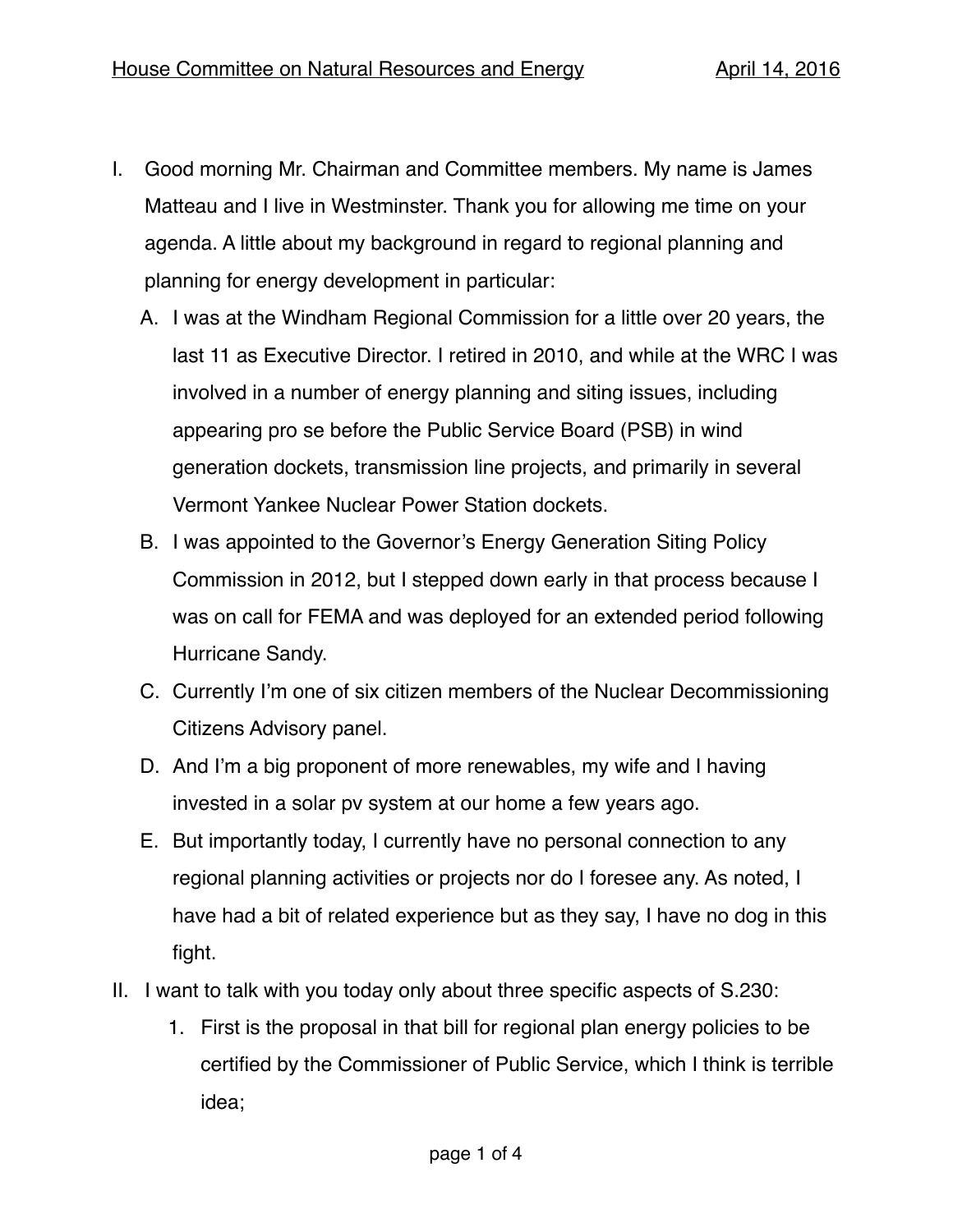- 2. Second is the importance of improved energy planning—and specifically stronger and clearer siting policies.
- 3. And my third issue is the bill's proposed funding for the difficult work that regional commissions do.
- III. First: Certification of regional plan energy policies by DPS
	- A. My greatest concern here is what I consider to be a flagrant conflict that this proposal introduces. This bill would authorize the Public Service Commissioner to establish standards by which the Department of Public Service (DPS) would certify regional plan energy policies, and then to issue a certification if he or she finds that the plan is consistent with state energy statutes, goals and policies.
		- 1. Consistency with state energy policies certainly is needed and the Department has ample opportunity to speak up during a regional plan's 35 day review period if a problem is seen. But certification creates a new problem:
		- 2. In a contested case before the PSB, the key state party—the DPS—will have had the power to heavily influence, even to direct, the policies of a key regional party—the RPC—even so far as to have determined what recommendations the RPC is even allowed bring to the table. If RPCs are to review municipal plans in accordance with what DPS has approved, then, by extension, the DPS is determining what recommendations municipalities are allowed to bring to the table as well.
		- 3. It's only logical to require regional plan policies to be consistent with state energy statutes, goals and policies—including the existing related goal in Title 24 [T24§4302(c)(7)] which is "To encourage the efficient use of energy and the development of renewable energy resources"—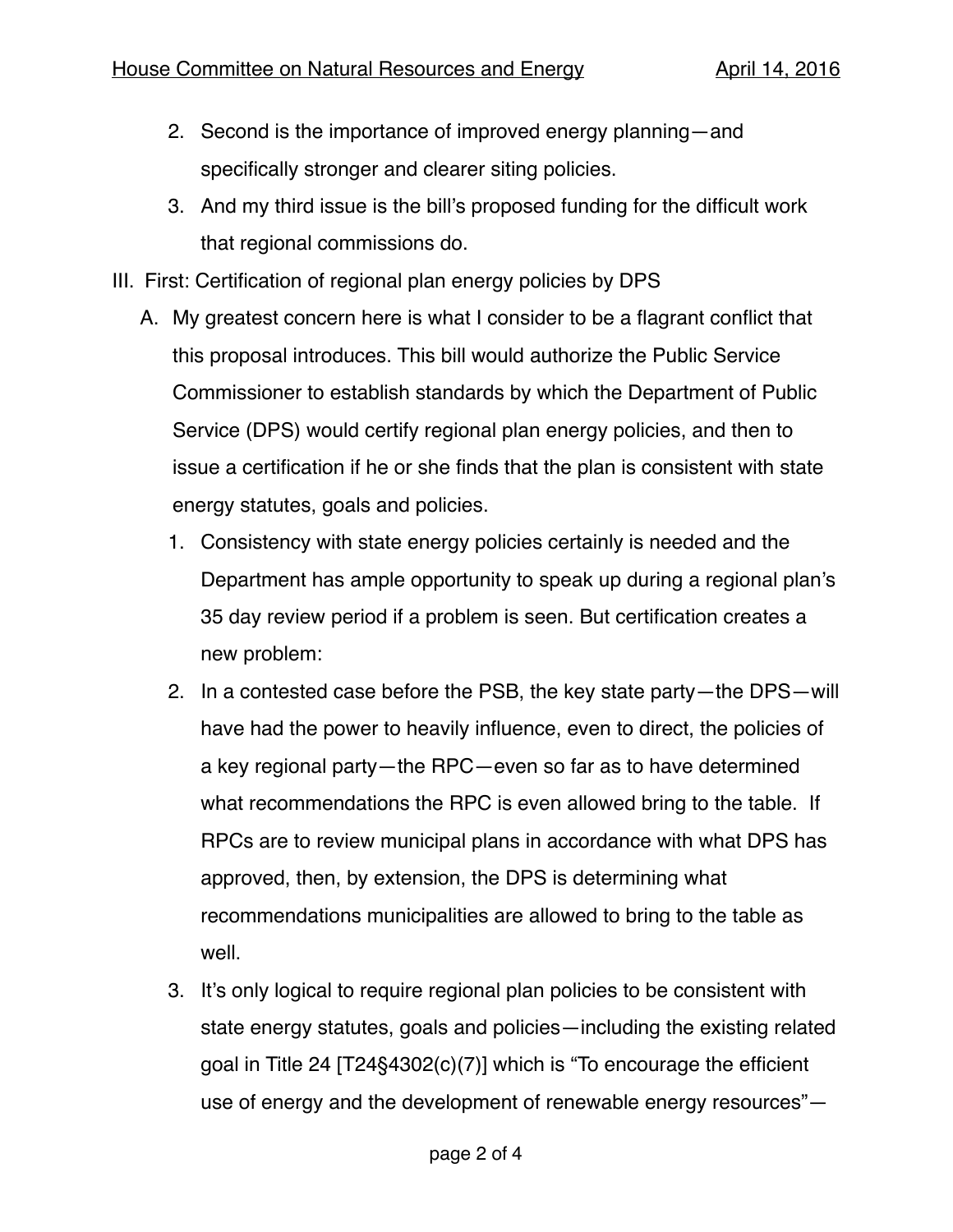and you can be sure that the RPCs intend that. But administrations change, and with those changes come sometimes widely divergent interpretations of the State's goals and how to meet them. I suggest that it would be a mistake to give that degree of control to a single entity. If certification is the way you go, which I hope you won't, then it must at least involve some collaborative review beyond a single Commissioner's office, and not allow the administration to reach down into regional and local policy making.

- 4. Finally on this point, the existing RP reviews and municipal plan approval processes address this issue and they work. It can get pretty dicey when a RPC has to deny municipal plan approval or when a state agency has a major problem with part of a regional plan, but they get resolved. Regional plans have transportation policies, but VTrans doesn't certify them. They have policies and recommendations related to water quality and wildlife conservation, but the ANR doesn't certify them. You could make a long list of important state goals and policies within which the RPCs develop and support regional and municipal plans, and it works pretty well. Renewable energy siting can be exceptionally difficult at times, but certification of regional plan policies by the DPS would only make it worse.
- IV. Second: Improved energy planning
	- A. The Windham Regional Plan has included an energy element for at least twenty years, and I suspect that they now look forward to further strengthening the policies in accordance with the principles under consideration here. I know that a few RPCs are currently working with the DPS to develop new or improved energy elements, and there's no doubt in my mind that all want to be on that same track. Renewables are